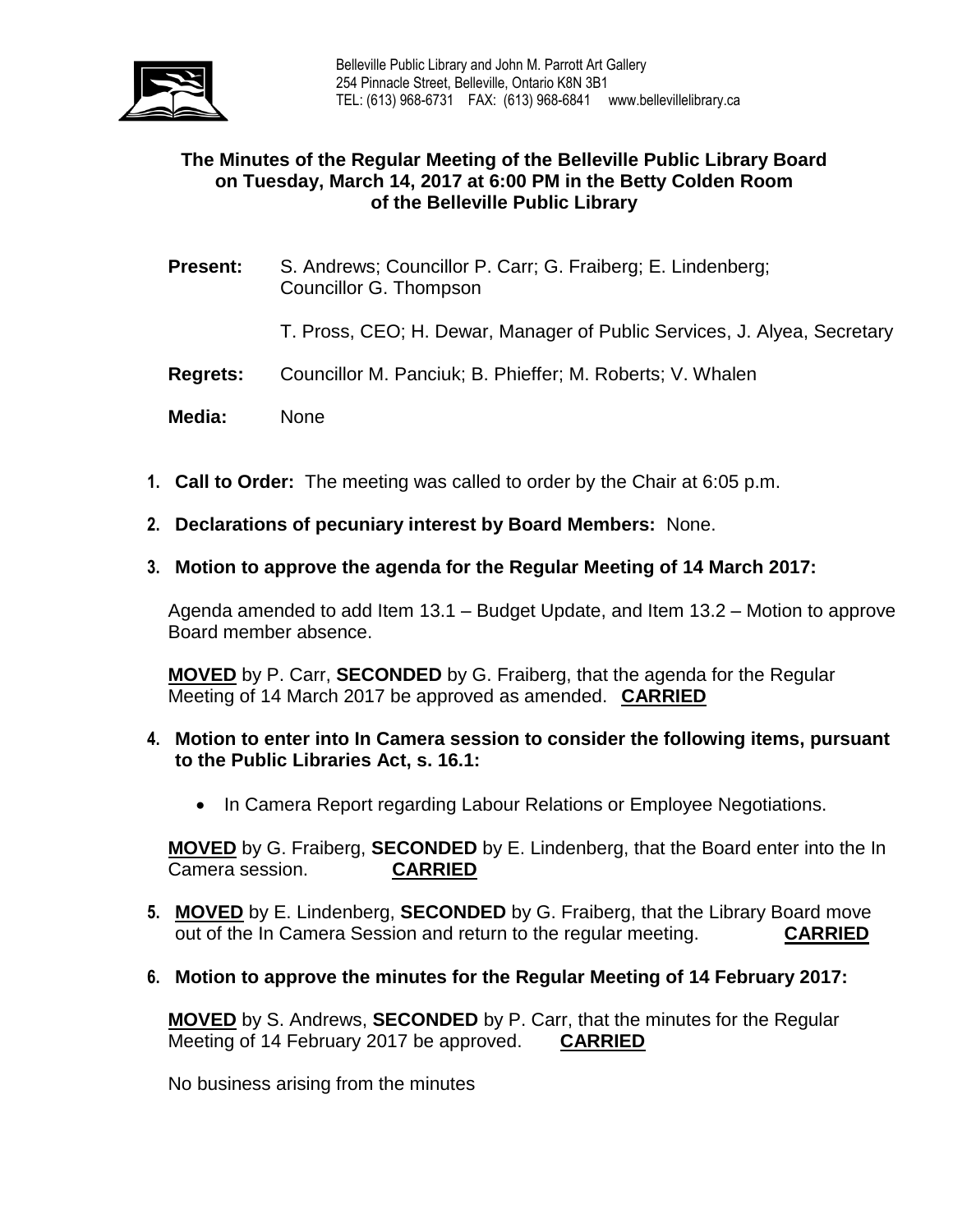

# **7. Items for Information:**

**Statistics for January 2017 CEO's Report Media List**

**MOVED** by E. Lindenberg, **SECONDED** by G. Fraiberg, to receive the Items for Information. **CARRIED**

### **8. Financial Statement to 28 February 2017:**

**MOVED** by P. Carr, **SECONDED** by S. Andrews, to approve the Financial Statement to 28 February 2017. **CARRIED**

### **9. Financial Report for 2016 year end:**

**MOVED** by G. Fraiberg, **SECONDED** by E. Lindenberg, to approve the 2016 Financial Report as presented. **CARRIED**

#### **10. Library investments:**

The CEO reported on upcoming changes to the handling of Library investments. Further information will be reported to the board as it becomes available.

### **11. Parrott Grant Application for approval:**

**MOVED** by P. Carr, **SECONDED** by E. Lindenberg, that the Library Board authorizes the John M. Parrott Art Gallery to apply for grant funding from the John M. and Bernice Parrott Foundation, with the requested amount of \$150,000, to purchase additional original Manly MacDonald paintings (\$120,000) and to fund an educational and awareness campaign, including the commissioning of two documentaries from History Lives Here Inc. (\$30,000) to celebrate artist Manly MacDonald's life and work. If the funding application is not successful or is for an amount lower than \$150,000, the Gallery will not commission the documentaries. **CARRIED**

#### **12. AED donation for County of Hastings:**

This item is deferred to the April 2017 meeting.